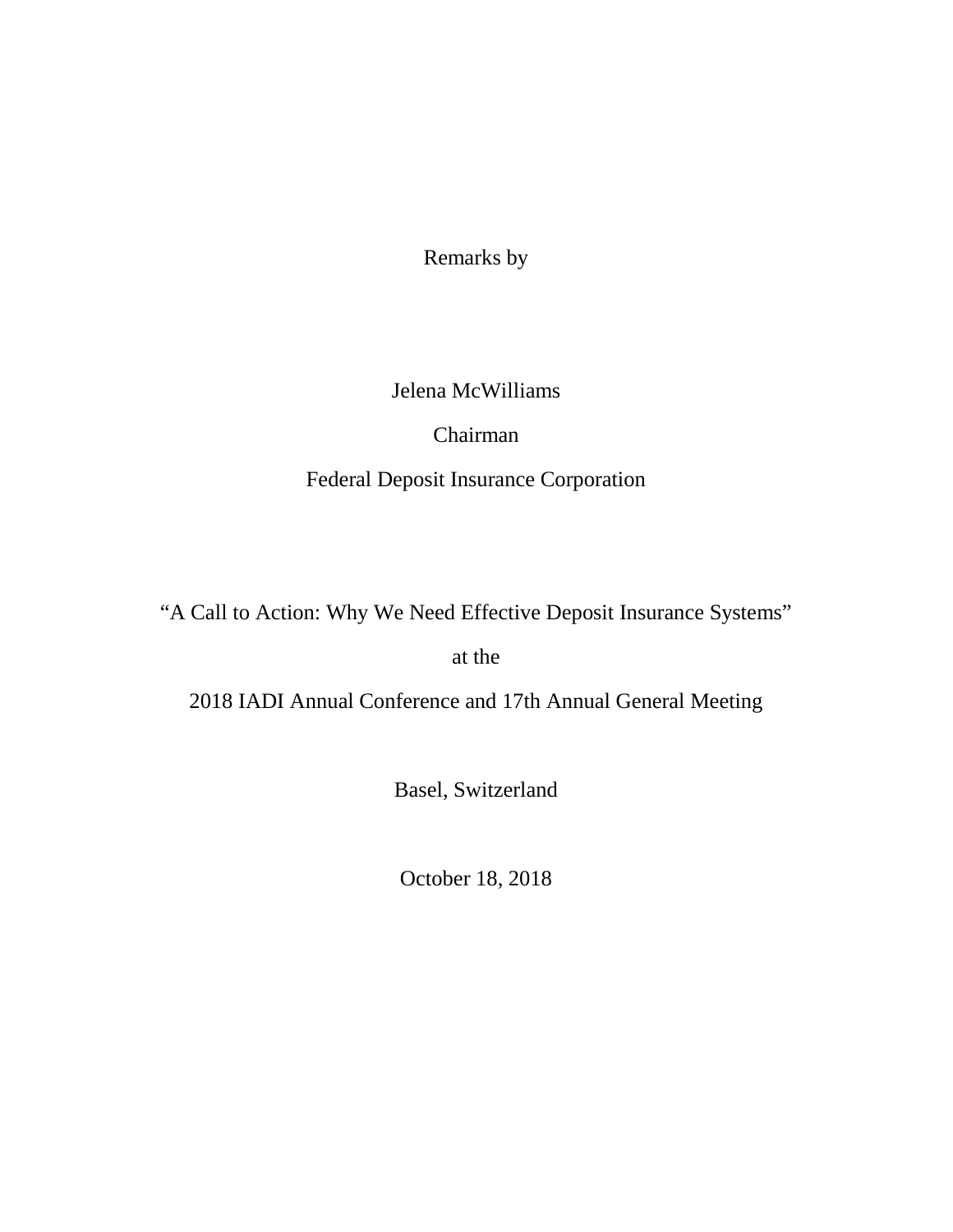Good afternoon. I am delighted to have the opportunity to speak with you today and I want to thank IADI's Chairman, Governor Mikuniya, for inviting me. I also want to thank David Walker, IADI Secretary General, and his staff for organizing this event and for their gracious hospitality.

This is my first opportunity to address you as FDIC Chairman and I am honored because I have tremendous respect for how much IADI has done in a relatively short period of time to strengthen deposit insurance systems around the world.

The FDIC is proud to be a founding member of, and strong contributor to, this association.

## **Personal Story**

I want this audience in particular to know that deposit insurance is especially important to me for very personal reasons. I was born and raised in the former Yugoslavia, a communist country with very little financial infrastructure and no deposit insurance.

My parents did not have much money, but what little savings they had were deposited in a local bank. When Yugoslavia's economy was collapsing in the early 1990s and the bank became troubled, my parents lined up along with other depositors, holding a brown paper bag. But there was no money left for them.

When that bank closed its doors, my family lost their life's savings, and my 68 year old father became a day laborer making five dollars a day. I know first-hand the hardship that can result from inadequate protection for ordinary depositors. The mission of the FDIC resonates profoundly with me, and I am committed to strong and effective deposit insurance arrangements.

# **Importance of Effective Deposit Insurance Systems**

Now that you know this is a personal mission of mine, I want to say a few words about achieving compliance with IADI's core principles in all jurisdictions around the world. We must all make this a top priority and treat it as a matter of urgency, not as a luxury item that we can pursue when convenient. On a personal level, I would not want another 68-year-old to have to dig trenches because his life savings were deposited at a bank without deposit insurance.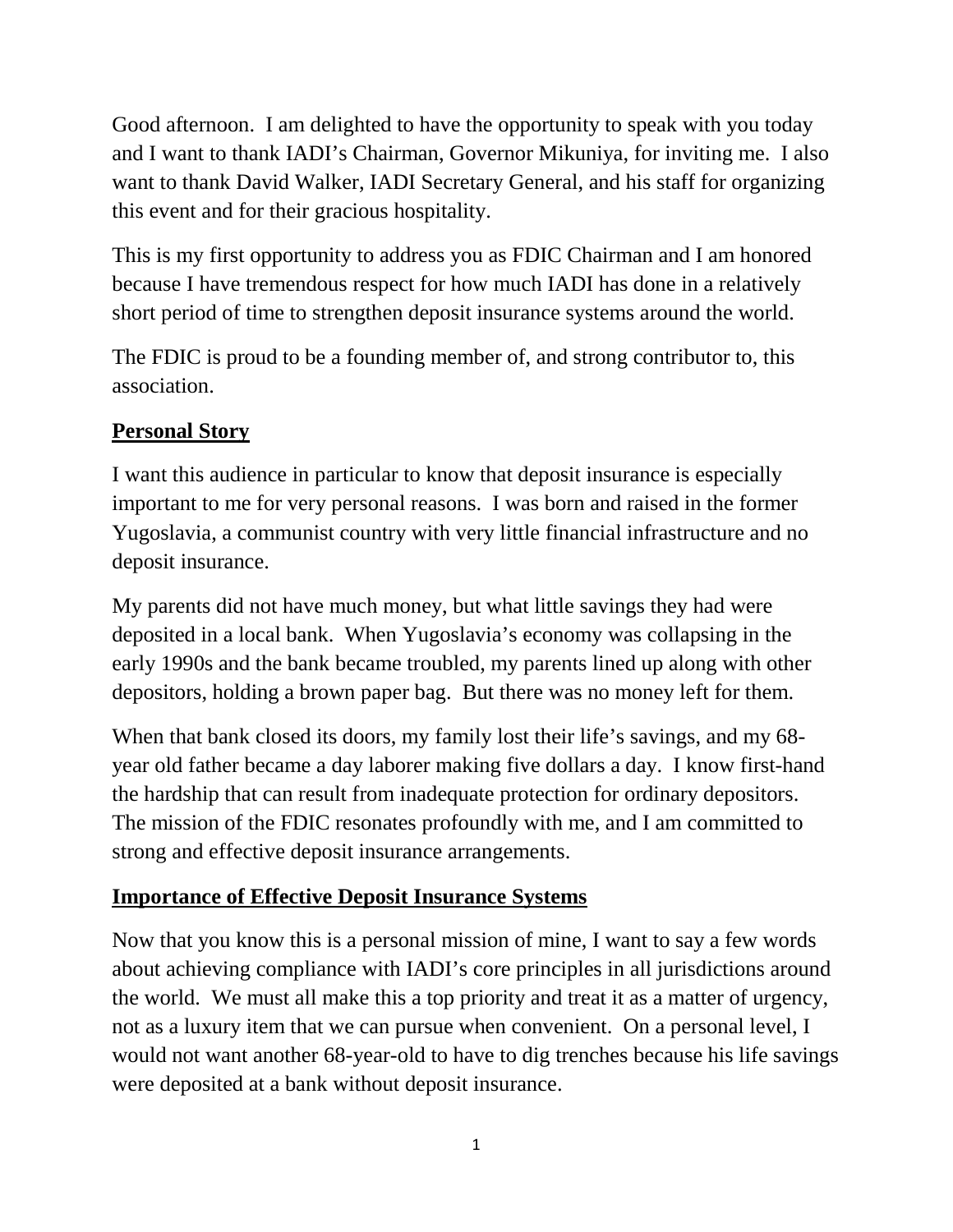And yet effective deposit insurance systems are not fully in place around the world. Instead, there is a patchwork of deposit insurance systems in various degrees of compliance.

There is general recognition internationally among the world's financial standard setters that effective deposit insurance arrangements are paramount for financial stability.

The evidence from the most recent financial crisis only reinforces this understanding. The jurisdictions that had well-established and effectively functioning deposit insurance systems entering the crisis fared much better than those without.

Moreover, it is in our individual jurisdictional interests to achieve compliance with the core principles as quickly as possible.

Our own experience in the U.S. is instructive on this. During the depths of the most recent crisis, FDIC insurance allowed us to manage some 500 bank failures without disruption.<sup>[1](#page-2-0)</sup>

# **The Role of IADI**

One of the top priorities in the current strategic plan of IADI is to assist members in achieving compliance with the core principles. To that end, IADI has begun to train more experts to assist with its Self-Assessment Technical Assistance Program, or SATAP, and has created a new group to provide individual follow-up for members in overcoming their specific obstacles to implementing system enhancements.

I urge member organizations to take advantage of IADI resources to assist you in achieving full compliance with the core principles.

We at the FDIC believe this is important enough to devote our own resources to the cause. The FDIC has been deeply involved in IADI training efforts over the

<span id="page-2-0"></span> $\overline{\phantom{a}}$ <sup>1</sup> The story of the FDIC's response to the financial crisis is told in our study titled, *Crisis and Response: An FDIC History, 2008-2013*. It is available on our website at [https://www.fdic.gov.](https://www.fdic.gov/)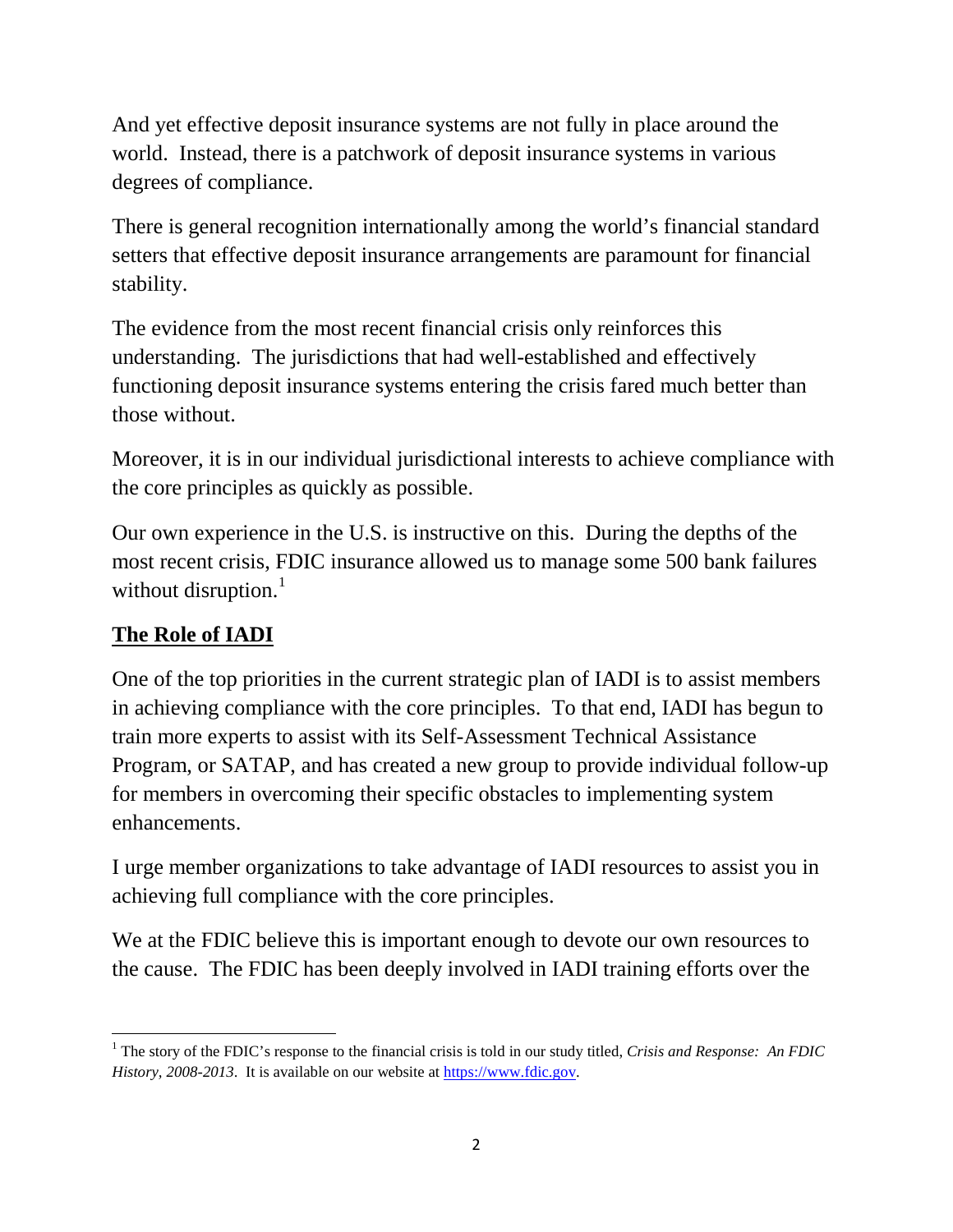years, and we have recently signed on again to lead the newly formed Training and Conference Technical Committee.

Tony Sinopole and his staff are working hard along with other members of the technical committee to upgrade the quality and value added of all IADI training workshops, and to ensure a full supply of core-principles compliance experts to assist with the needs of IADI members.

Achieving our compliance goals as an association will require strong support from the IADI secretariat as well. IADI's strategic plan recognizes this and calls for providing additional training resources to the secretariat in Phase Two of the plan.

The membership alone cannot provide the continuity, coordination, institutional memory, and specialized expertise that are required to sustain a quality training and technical assistance program for deposit insurance.

The secretariat at its current staffing level lacks the capacity to execute these vital functions, and it will be critical for IADI to provide the secretariat with the resources needed to achieve and sustain our goals for core principles compliance.

We are at a proverbial fork in the road: we can talk or we can do.

## **History of Runs**

These efforts are necessary not only to shore up each country's financial safety net, but to position IADI members to deploy our expertise productively for future policy discussions.

At the core of almost every systemic financial crisis are runs by holders of liquid assets. The role of runs is especially evident in the history of financial crises in the U.S. In the early days of the country, when banks produced their own private currency called "bank notes," bank runs occurred when holders of the notes began to doubt whether their bank was sufficiently sound to be able to redeem all of the bank notes fully in gold.

The doubts of the noteholders led them to run on their banks and demand repayment in gold while the banks were still able to procure it.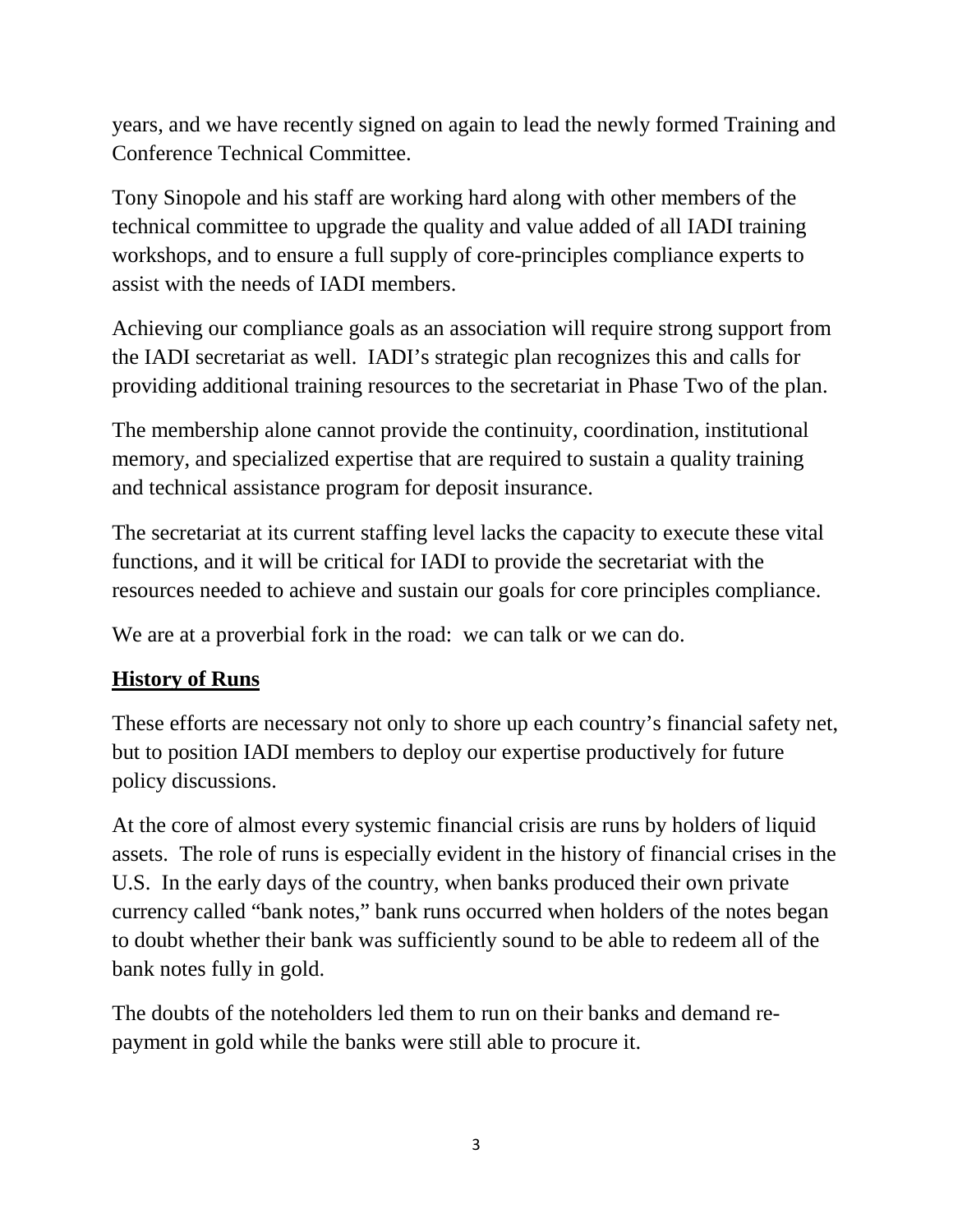The creation of a national currency in the U.S. provided by the central government addressed that problem. With no more private money, the holder of a dollar could be sure that it was worth a dollar.

But shortly after a national currency was created, a new source of bank runs emerged. When checking accounts were developed, runs and financial crises occurred whenever depositors began to doubt that the value of the banks' assets backing their accounts would be sufficient to return the full dollar amount of their deposits.

The establishment of effective deposit insurance systems addressed that problem. And this has been demonstrated wherever there are deposit insurance arrangements in compliance with IADI's core principles.

The most serious runs in the last crisis occurred when institutional investors and other financial institutions began to doubt the value of the collateral securing their holdings of repo, commercial paper, and other liquid instruments that were essentially serving as money for these investors.

The runs were different in form from traditional runs because they occurred outside the regulated banking sector, involving different actors, but they were not different in substance.

Holders of highly liquid instruments serving essentially as money became concerned about the value of the backing, or underlying collateral, and so precipitated a run in an effort to be repaid before it was too late.

The result was a systemic financial crisis.

The history lesson here is that we can expect new sources of runs to emerge over time. We have expertise that is relevant for future policy development with other standard setters in this area, but we need to be in a strong position collectively in order to contribute. That means our deposit insurance systems must be in good working order, and this is where IADI's core principles come into play.

#### **Transparency**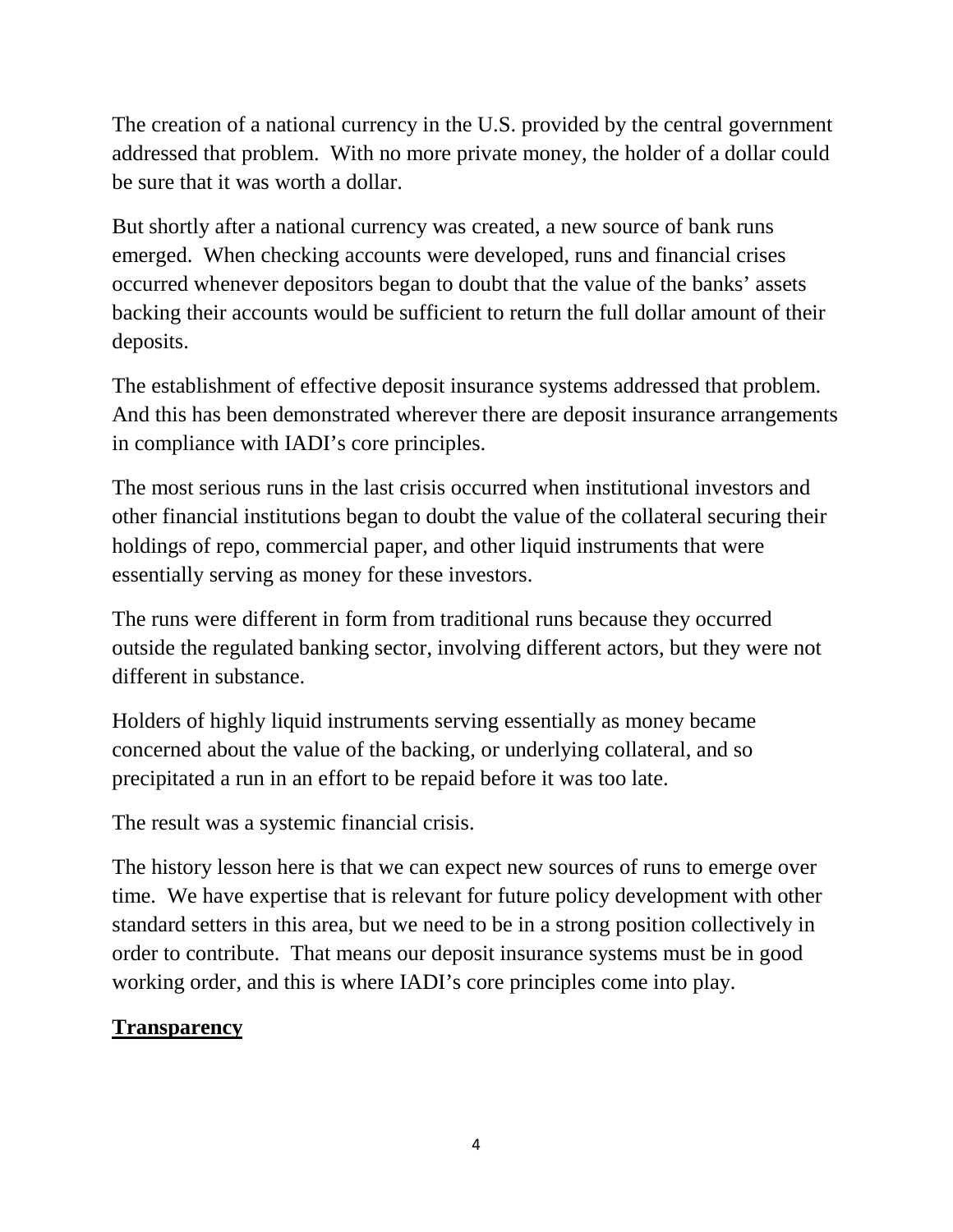Finally, I want to say a word about something I consider to be an essential complement to a fully compliant deposit insurance system, and that is transparency.

Deposit insurance is all about trust. The essence of an effective deposit insurance system is the trust of the banking public in the operations of the deposit insurer. The only way to build trust is to make those operations transparent so that your stakeholders have the information and the means to hold you accountable. It is all about being accessible, understandable, and responsive to both regulated entities and those we seek to protect vis-à-vis deposit insurance.

If you do not trust the system in which you live, you do not feel a part of it. It is not *your* government. On the other hand, distrust breaks down relationships, whether it is between a business entity and its customers, a manager and her employees, or a government and its citizens.

For us in the U.S., it is no accident that trust and public confidence lay at the heart of the FDIC's mission statement. Without trust, the FDIC could not maintain stability and confidence as insurer of deposits, bank supervisor, and receiver of failed institutions.

Trust in the FDIC as insurer has kept insured deposits from fleeing banks at the first sign of trouble, including during the crisis. For banks, trust allows for participation in a supervisory and examination process believed to be fair and free of outside influence. And as the receiver of failed institutions, trust is necessary to encourage participation in fair asset sales that return maximum value to the private sector as quickly as possible.

During times of economic or financial stress, transparency becomes even more important as the FDIC undertakes stronger and more visible actions. The stronger the action, the greater the need to be as transparent as possible, not only with respect to *what* action is being undertaken, but *who* will benefit, *who* will pay for it, *how* it will affect banks and consumers, and *why* it is the best possible course.

Communications that are absent, misunderstood, or nonresponsive, will only serve to heighten misperceptions that undermine trust and the recovery process.

Because of that, I have chosen for my first initiative at the FDIC to focus on transparency. The name of the initiative is "Trust through Transparency."